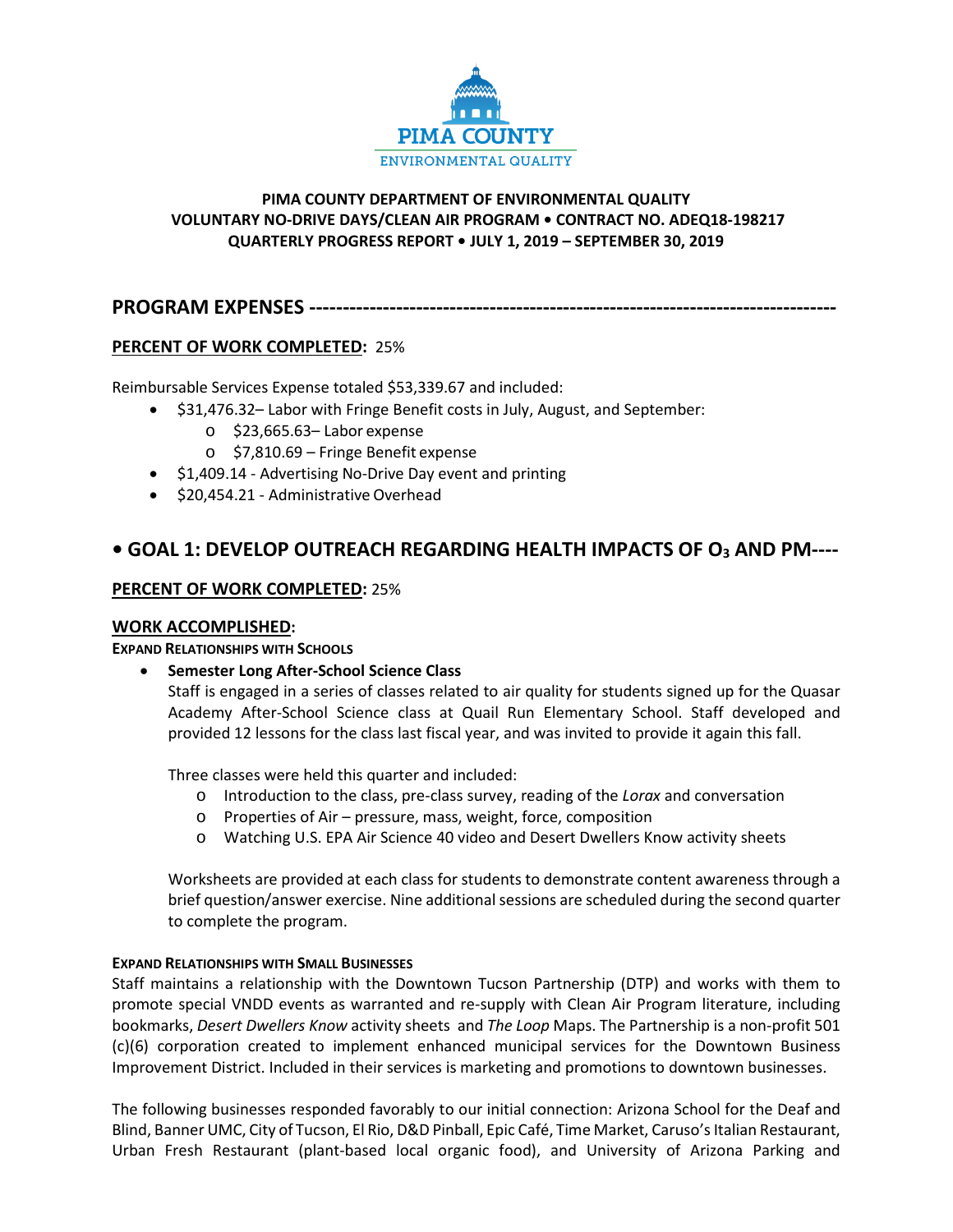Transportation Services. In addition, staff shared educational materials with a roving artist/sculptor and small business owner of Gardening Insights, who promotes environmentally-sensitive urban wildlife habitat and garden design services in downtown Tucson. At this time, staff is looking at innovative strategies to identify and address barriers to employees engaging in alternate modes of transportation. Outreach options include PDEQ staff providing presentations, resource tables at health or benefits fairs, newsletter articles, or supplying businesses with literature, STEAM-inspired activity sheets and other air quality resources.

# **DETERMINE OPTIMAL WAYS TO ENGAGE TARGET AUDIENCES**

Staff employs a multi-media approach in order to effectively reach a wide variety of audiences and unique individuals within each audience. A combination of PowerPoint, props, demonstrations, stories, games, picture cards, audio-visuals and different perspectives are incorporated to engage multiple types of learners and address different motivators.

Staff updates presentations, creates new activities and crafts messages and articles with current general conversation in mind. For instance, in response to conversation on happiness and the importance of focusing on losses versus benefits at the Association for Commuter Transportation (ACT) National Conference in August, staff wrote articles and tweaked presentations to follow-through with these ideas and reach audiences more effectively.

All staff was also engaged in reading the book *Nudge, Improving Decisions About Health, Wealth, and Happiness* by Thaler and Sunstein. This book was also recommended at the ACT Conference and provides helpful insight as to how people's actions can influence others and suggests that readers employ the idea of libertarian paternalism to nudge people towards desired actions (driving less and active transportation) while still enjoying freedom of choice.

# **• GOAL 2: COMMUNITY-WIDE EVENTS & ACTIVITY ----------------------------------------**

# **PERCENT OF WORK COMPLETED:** 12%

# **WORK ACCOMPLISHED:**

# **CYCLOVIA TUCSON**

Cyclovia Tucson is a free mobile event aimed at families to encourage no-drive days and enjoyment of walking, cycling, skating, playing and having fun in car-free streets. This event is organized by the Living Streets Alliance (LSA), with support from VNDD, and provides a venue for people to practice and become comfortable riding bikes and walking throughout various neighborhoods. It enables individuals to become more confident alternate mode users without the common obstacles caused by motor vehicle traffic.

The fall event is scheduled for October 27, and promotional materials distinguish the VNDD/Clean Air Program as a sponsor of the event. Our logo was posted on multiple LSA webpages and promotional emails.

# **USE THE LOOP FOR YOUR COMMUTE PROJECT**

Materials promoting the Loop multi-use, car-free path are distributed at outreach events and the *Use the Loop for Your Commute* flyer and maps are available at new employee orientations for Pima County employees throughout the year.

# **SUPPORTING COMMUNITY PROGRAMS TO ENHANCE NO-DRIVE DAYS GOALS**

VNDD staff works with many groups to incorporate No-Drive Days efforts throughout the community.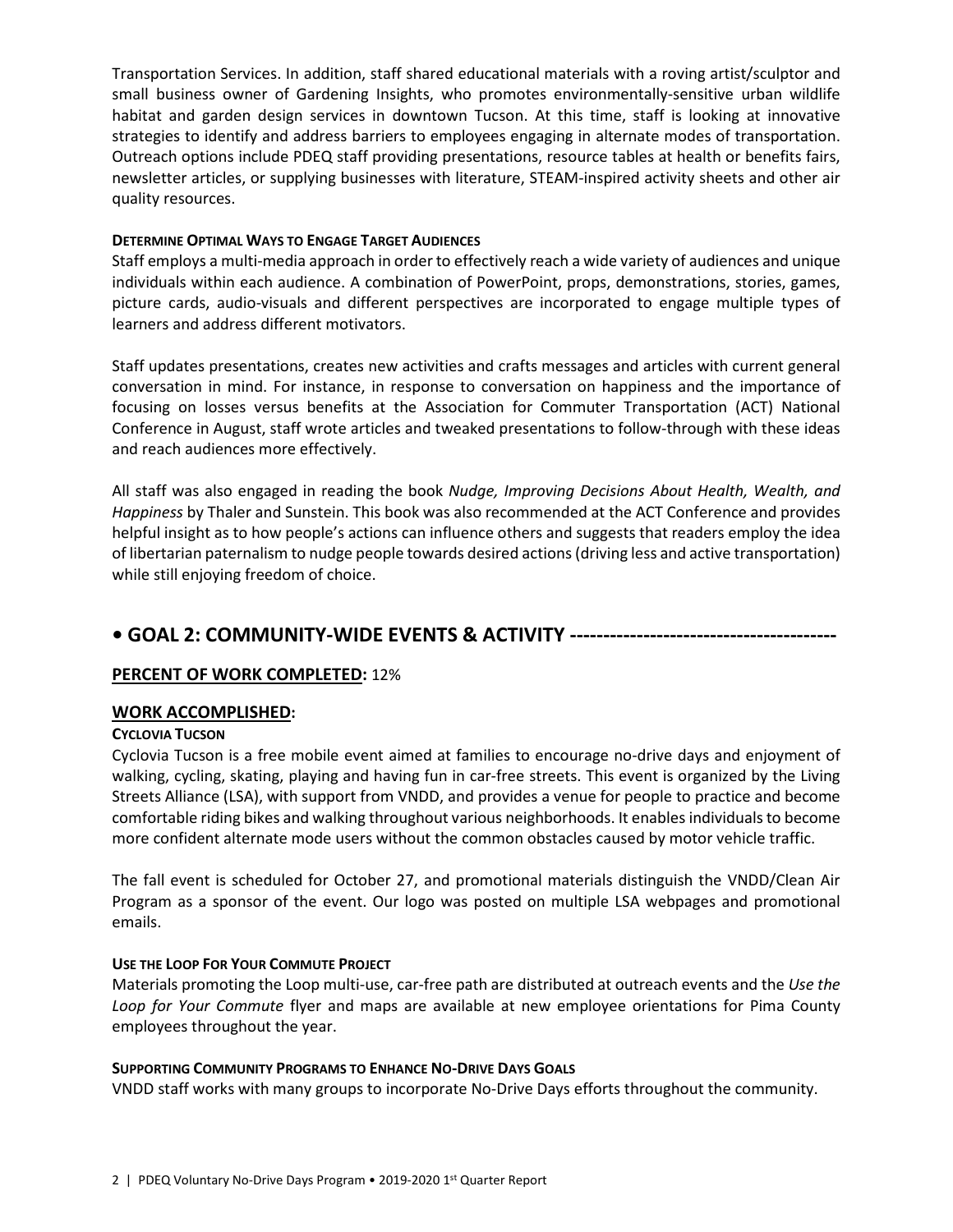# • **Arizona Department of Environmental Quality**

PDEQ staff continued to promote the Arizona Department of Environmental Quality five-day air quality forecast program for the Pima County region for ground-level ozone and coarse particulate matter. It is intended to not only provide warnings to people who might have health issues associated with elevated levels of air pollution, but also to act as a preemptive measure, providing time for people to make plans that could help keep air quality in a healthy range when it is forecasted to be unhealthy.

In September, VNDD and ADEQ staff participated in a conference call to update and enhance Clean Air Program performance measures and clarify priority tasks.

VNDD staff promoted the forecasting service at presentations and events, on social media, in news releases and on a link on the main page of PDEQ's website.

# • **City of Tucson**

In August, VNDD staff met with City of Tucson (COT) staff, including the Planning Department's Deputy Director, Transit Service Coordinator and the Livability Planner, to discuss potential Travel Reduction Program strategies to reach employees and encourage an increase in alternate modes of travel for work commutes. VNDD staff learned details of COT's Downtown Allowance and Discounted Passes Program and discussed innovative ideas for future drive-less promotions and TRP initiatives inspired by the Complete Streets philosophy of Smart Growth America public engagement vision.

VNDD staff provided CAP literature for a Birding Festival Tucson Water staff attended in August.

#### • **Green Valley Community**

Staff represented Pima County DEQ at the Green Valley Council meetings to keep the committee updated on air quality issues. Presentations on air quality issues are given each month and questions about local concerns are addressed. This involvement has strengthened rapport with the Green Valley community and has proven helpful when reaching out to the at-risk population on sensitive issues, such as air quality and mining activity.

# • **Living Streets Alliance**

The Living Streets Alliance (LSA) is a 501(c)(3) organization established to promote healthy communities by empowering people to transform streets into vibrant places for walking, bicycling, socializing and play. VNDD staff agreed to support the Cyclovia Tucson event again in 2019 to help promote bicycling and walking in place of vehicle trips.

#### *Bike Valet Program:*

- o Free, conveniently placed bike racks at community events encourages participants to leave cars at home and use bicycle transportation to venues;
- o VNDD staff provided funding for the purchase of bike racks during Fiscal Year 2014-2015 that continue to be used;
- o During the hot summer months this quarter, the bike racks were not utilized.

#### • **National Weather Service**

Staff collaborates with the National Weather Service (NWS) to provide air quality information to the public. The partnership provides timely reports that warn the public of potential or existing airborne dust issues and include a health impact statement to protect public health. When NWS issues dust alerts, the message also includes information about the availability of air quality information on the PDEQ website.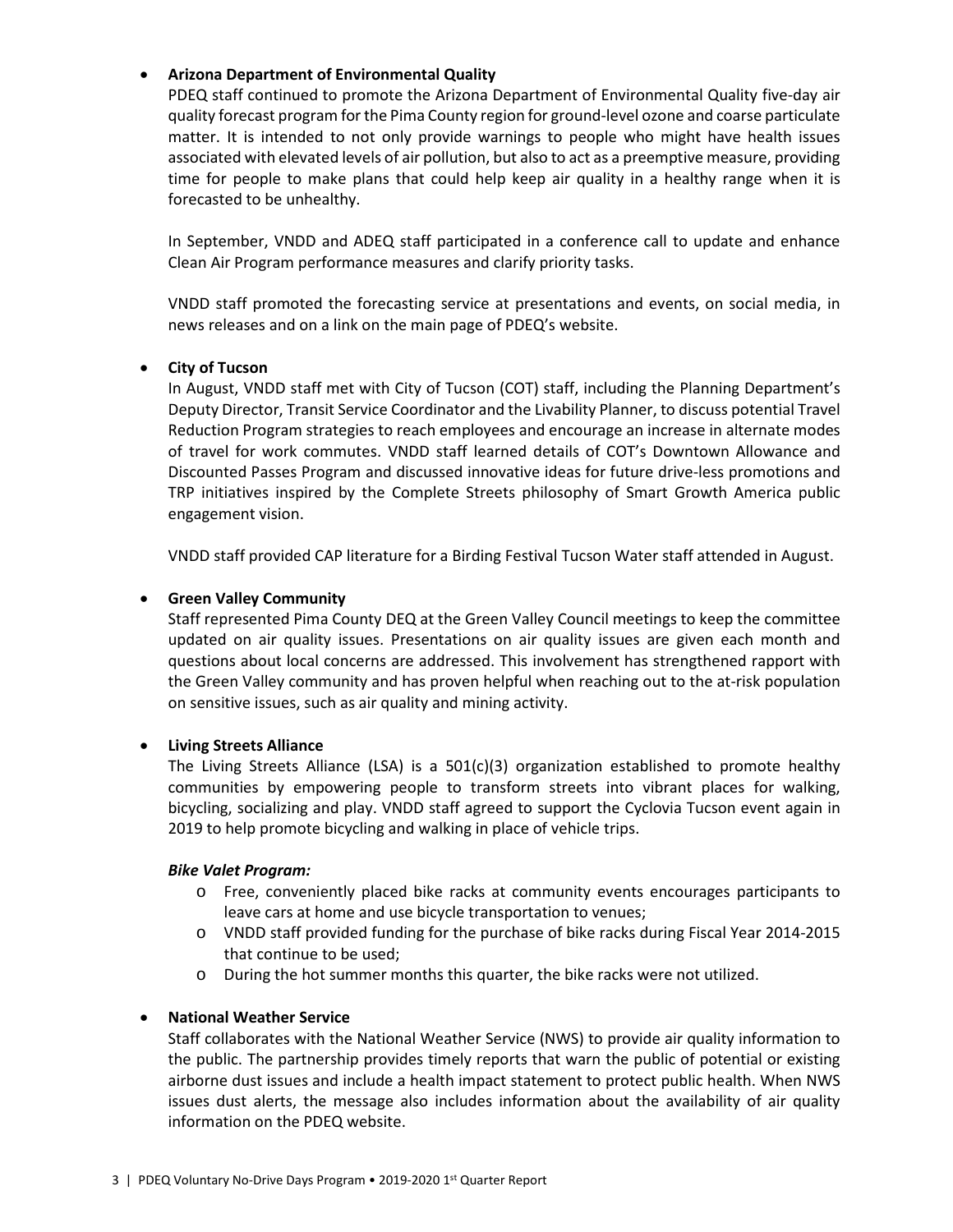# • **Pima Association of Governments**

Staff continued to collaborate with PAG on a variety of programs and projects:

- o Partnerships: Staff met with PAG staff to discuss ways that our programs could work together to increase opportunities to reach health care, educational and TRP facilities with information regarding health impacts and how to reduce air pollution.
- o Air Quality Subcommittee: Chair meetings; help develop agenda with informative speakers to educate members about air quality issues and concerns; provide presentations regarding various air quality subjects.
- o Travel Reduction Task Force: Jurisdictional representative, provide air quality-related presentations, Travel Reduction Program Enforcement Agency for companies located in unincorporated areas of Pima County.
- o Pima County's Travel Reduction Program (TRP): Promoted alternate modes of transportation to approximately 7,000 Pima County employees via presentations, newsletter articles, email blasts, intranet site, Facebook group *Commute Trips & Tips*, and Reduced Emissions and Air Pollution (REAP) rewards program.
- o In preparation for promoting the annual TRP survey for Pima County employees, staff drafted the following to be distributed or posted in October:
	- Memo to the County Administrator for support promoting the survey to county employees;
	- Draft memo from the County Administrator to employees;
	- Message and request for placement on the ADP system;
	- Article for the employee eScoop newsletter and TRP website;
	- Message to Department Personnel Representatives with a request to promote the survey within their departments;
	- Message to TRP listserves; and a
	- Compilation of jokes to use as a Thank You incentive to employees for taking the survey.

# • **Pima County Government Departments**  *Communications Office*

o Staff worked with graphic designers and communications specialists on a variety of projects including eScoop articles, news releases, artwork for promotional items, and reworking the *Healthy Air Is In Our Hands* icon. Two new versions of the icon were developed, one reading Drive Less • Smile More and the other simply listing PDEQ in addition to the raised hands imagery and text *Healthy Air Is In Our Hands*.

# *Environmental Quality*

o With reimbursement funding from the PDEQ Director's Office, staff operates a Guaranteed Ride Home Program for Pima County employees. This helps to encourage and serve employees who use alternate modes of transportation for their work commutes by providing a reimbursable ride home if they are without a personal vehicle and a crisis or emergency happens. Seventy-six Pima County employees are registered for this program, three of which registered during this quarter. Two emergency rides traveled this quarter, totaled \$62.16.

# *Health Department*

- o Bicycle and Pedestrian Program: Promoted on-line and paper maps of bike routes and The Loop non-motorized pathway, employee bike-share program, and related literature with the general public and Pima County employees.
- o Support role in the ADEQ Air Quality Flag Program in Tucson.
- o VNDD staff met with the Health Department's Principal Investigator of the Racial and Ethnic Approaches to Community Health (REACH) program. VNDD and REACH staff have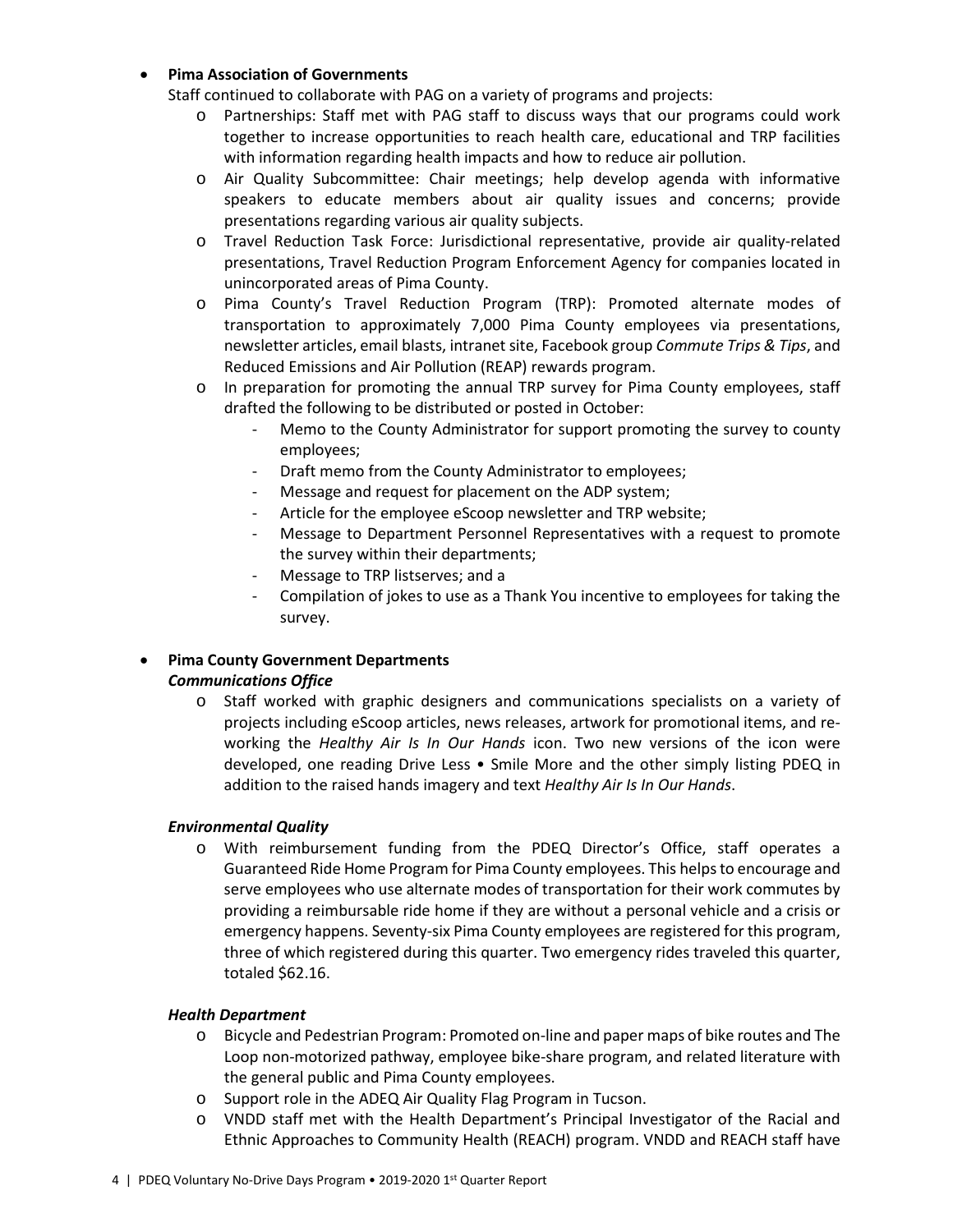mutual interest to promote The Loop, a 131-mile car-free shared path in Tucson. Many Clean Air Program resources align well with REACH efforts to support use of alternative modes, highlighting active transportation options.

o In August, VNDD staff set up a booth at a Wellness Resource Fair and Healthy Schools Orientation for nurses, counselors health coordinators and PE educators.

#### *Human Resources*

- o New Employee Orientations: Provided Travel Reduction Program presentations and informational literature about alternate modes of transportation to new employees.
	- Presentations delivered this quarter: 4
	- Attendees: 138
- o Bus Pass Sales: Pima County employees are eligible to receive a 50% subsidy on 30-day transit passes via the HR Benefits program.
	- Passes sold this quarter: 933

#### *Office of Sustainability and Conservation*

- o Staff contributes to the Alternate Fuels Chapter of the Sustainability Action Plan for County Operations. This subcommittee is dedicated to reduce miles driven, improve efficiencies, and reduce emissions from the fleet of vehicles used by Pima County employees. Key participating departments on the subcommittee include Fleet Services, Environmental Quality, Human Resources, Facilities Management, and others as topics dictate.
- o The team is working on projects to reduce emissions by decreasing employee vehicle idling and providing services to make using alternate modes more amenable. An idle reduction program for Pima County departments and employees is implemented, with data acquired from GPS units installed in most County fleet vehicles. In the last year, employees idled 23,000 hours less than the previous year. KOLD News 13 highlighted the program to the community on July 10. Promotional *Idle Less* bookmarks continue to be distributed, GPS data reports are sent to department heads monthly for internal use, and plans are being developed to promote the program more comprehensively to employees.

# *Public Libraries and Community Centers*

- o Several years ago, staff had set up a partnership with the Pima County Public Library system on a materials distribution program, *EcoNook for Desert Dwellers* (for teenagers and adults) and *Eco Kids* Corner (for 12 years and younger). The program promotes air quality and environmental awareness through PDEQ educational materials. VNDD staff remained available to respond to requests for literature.
- o Staff previously provided master copies of some flyers to librarians to photocopy and resupply themselves with eco-literature customized to the specific interest of their library patrons. This frees up PDEQ staff time and resources. On average, staff sends fresh supplies of printed materials once or twice per year.

# • **Sun Tran and Sun Link Streetcar Transit Services**

- o Promoted transit services to Pima County employees and the general public by providing on-line resources, Ride Guides and other brochures about how to ride transit.
- o Sun Tran donated \$10 value-loaded SunGO transit passes to encourage Pima County employees to use transit for work commutes. Staff provides the identification numbers of the distributed cards so that Sun Tran can track their usage through time and assess the effectiveness of the promotion.
	- Passes distributed at New Employee Orientations this quarter: 13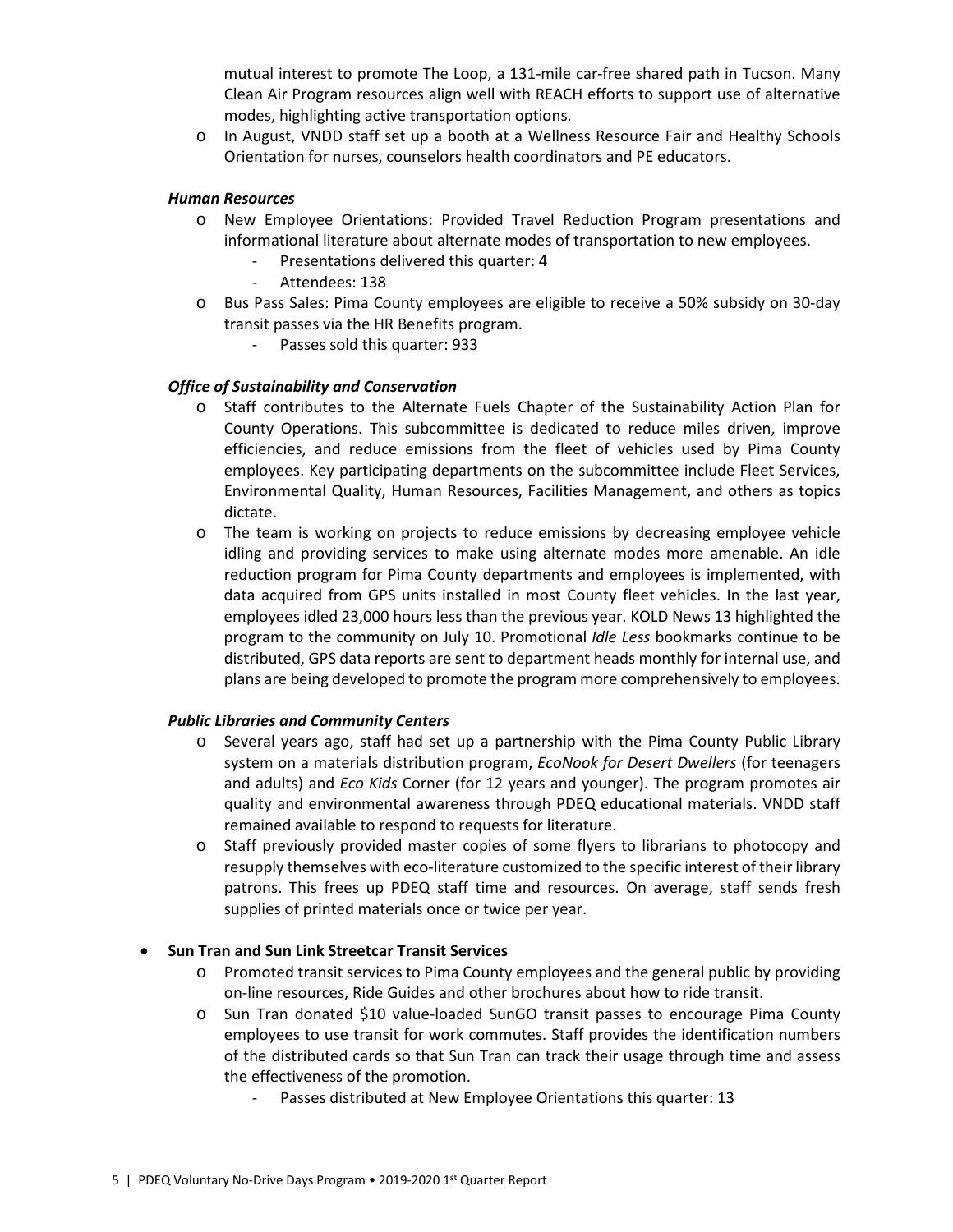o Staff met with Sun Tran in August to discuss potential transit promotions to Pima County employees and learned 31 of the previous 100 trial cards issued to Pima County employees were used for 956 rides.

# • **Tucson Audubon Society**

- o Desert Dwellers Education Project: PDEQ staff continued to collaborate with Tucson Audubon Society to distribute the desert conservation poster, *Desert Dwellers Know – A Celebration of Byrd's Words* and other VNDD literature, including bookmarks and The Loop maps.
- o The companion coloring and activity book, *Desert Dwellers Know Desert Colors*, is for sale at the Audubon Society gift store. The piece was developed to extend the Desert Dwellers Know concept using attractive artwork and the poetry of Byrd Baylor to provide lessons about sustainable desert living. A series of facts, questions and academic challenges helps adhere this piece to core STEAM (science, technology, engineering, art and math) principles for easy integration with elementary school classrooms. Proceeds from the sales will be used for reprinting the poster and activity book.

# • **Tucson Clean & Beautiful**

- o Staff serves on the Board of Directors of Tucson Clean & Beautiful and shares information regarding No-Drive Days goals and special events as appropriate.
- o TCB has a very active "Trees for Tucson" program that staff helps to promote for the many air quality benefits provided by shade trees.
- o VNDD and TCB promote each other's materials at select community outreach events.

# • **University of Arizona**

o Staff provided a presentation to the University's ENVS 195A class designed to give students an idea about different careers in the environmental field. Staff shared information about PDEQ, VNDD goals and activities, and encouraged students to drive less.

# **REPORTS OR DATA PRODUCED:**

# **EMISSIONS REDUCTION FROM HEALTHY AIR IS IN OUR HANDS CAMPAIGN:**

- # participants pledged to not drive this quarter: 339
- Total vehicle miles reduced this quarter: 130,651
- Pounds of pollution and greenhouse gases avoided this quarter: 111,668

# **EMISSIONS REDUCTION BY PIMA COUNTY EMPLOYEE TRIPS ENTERED IN PAG SUN RIDESHARE REWARDS PROGRAM:**

- Number employees who entered trips during third quarter: 29
- Daily commute logs entered this quarter: 3,102
- Total vehicle miles reduced this quarter: 24,598
- Pounds of air pollution and greenhouse gases reduced this quarter: 38,395

# **EMISSIONS REDUCTION FROM PIMA COUNTY EMPLOYEE USE OF TRANSIT:**

- Average round-trip commute miles for Pima County employees (October 2018 TRP survey): 25.4
- Transit passes sold during first quarter: 933 (average of 311 per month)
- Accounting for holidays and vacation days and assuming alternate modes were used three days per week for 13 weeks this quarter:
	- o Single-occupied vehicle driving miles reduced: 308,077
	- o Pounds of air pollution and greenhouse gas emissions reduced: 263,313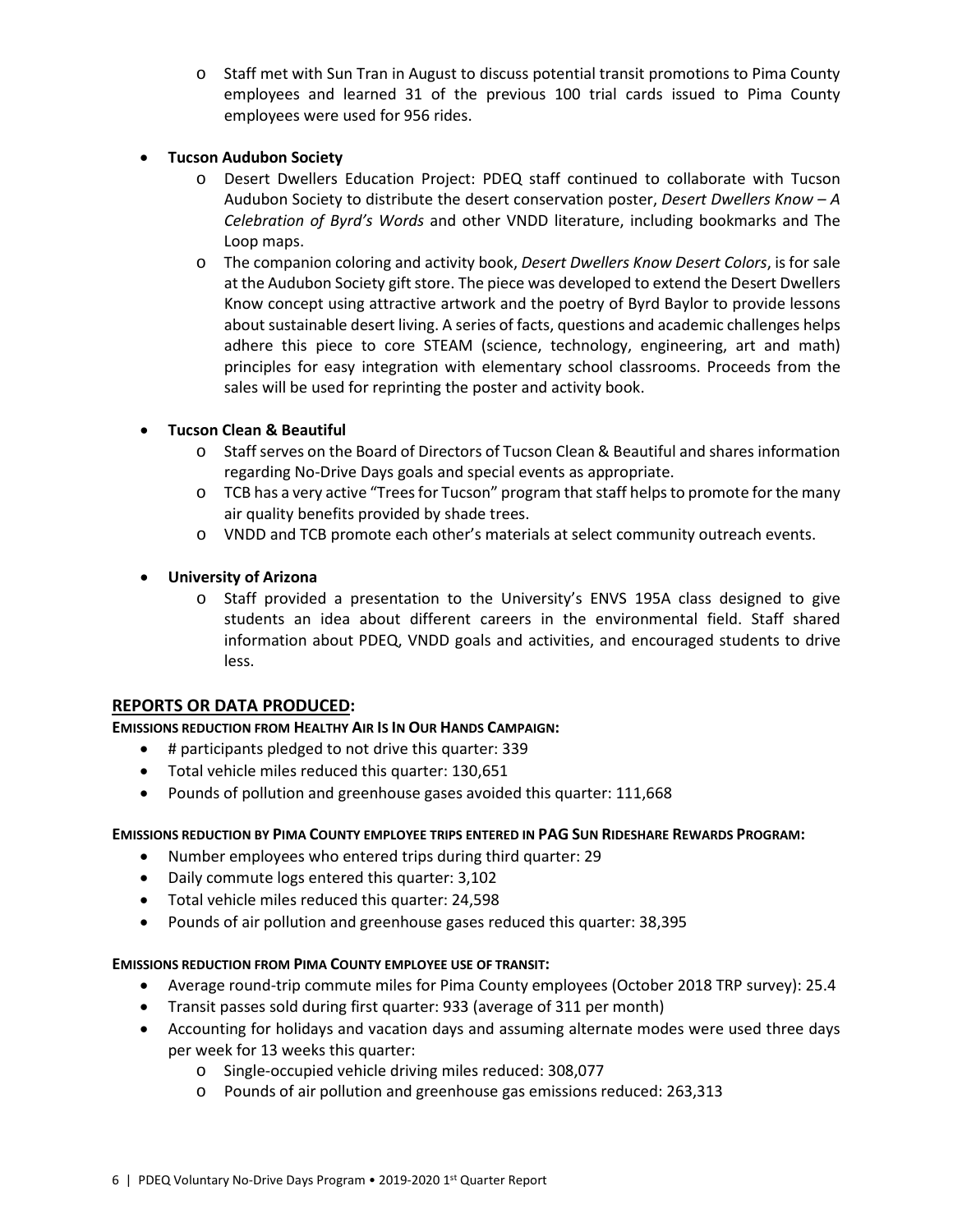#### **EMISSIONS REDUCTION FROM PIMA COUNTY EMPLOYEE GUARANTEED RIDE HOME PROGRAM:**

- Employees currently signed up for this program: 76
- New registrants this quarter: 3
- Claims for reimbursement: 2
- Vehicle miles traveled reduced this quarter by employees using alternate modes: 100,724
- Annual miles traveled reduced by these employees: 387,400
- Pounds of air pollution and greenhouse gas emissions reduced per year: 352,181

# **• GOAL 3: PRESENTATIONS & IN-DEPTH INTERVIEWS--------------------------------------**

# **PERCENT OF WORK COMPLETED:** 30%

#### **WORK ACCOMPLISHED:**

Staff creates, customizes, updates and delivers presentations to a wide range of audiences to educate and create greater awareness about air quality issues and no-drive actions that can be taken to reduce emissions and keep the air healthy to breathe. In addition to the 12 presentations delivered reaching 304 people this quarter, three in-depth interviews were given to KGUN 9-TV, AZPM Radio, and the Bill Buckmaster Show regarding results of the ozone season and Cyclovia. The radio and television audience reach is unknown as listener data is not available for these interviews.

#### **REPORTS OR DATA PRODUCED:**

|             | <b>Presentations</b>                           |                 |                |  |  |
|-------------|------------------------------------------------|-----------------|----------------|--|--|
| Date        | Location                                       | # Presentations | # Attendees    |  |  |
| $2$ -Jul-19 | <b>Picture Rocks Community Center</b>          | 1               | 30             |  |  |
| 8-Jul-19    | Littletown Community Center                    | 1               | 45             |  |  |
| 15-Jul-19   | 25<br>PAG TRP Regional Task Force Meeting<br>1 |                 |                |  |  |
| 18-Jul-19   | Pima County New Employee Orientation           | 1               | 39             |  |  |
| 30-Jul-19   | Santa Rosa Library<br>1                        |                 | 10             |  |  |
| 7-Aug-19    | Pima County New Employee Orientation           | 1               | 38             |  |  |
| 29-Aug-19   | Pima County New Employee Orientation           | $\mathbf{1}$    | 34             |  |  |
| 3-Sep-19    | Quail Run Elementary School                    | 1               | 3              |  |  |
| 10-Sep-19   | Quail Run Elementary School                    | 1               | 3              |  |  |
| 19-Sep-19   | Pima County New Employee Orientation           | $\mathbf{1}$    | 30             |  |  |
| 25-Sep-19   | Emily Grey Junior High                         | $\mathbf{1}$    | $\overline{2}$ |  |  |
| 27-Sep-19   | UofA ENVS 195A class<br>1                      |                 | 45             |  |  |
|             | <b>TOTAL</b>                                   | 12              | 304            |  |  |

|           | In-Depth Interviews    |              |             |
|-----------|------------------------|--------------|-------------|
| Date      | Location               | # Interviews | # Attendees |
| 18-Jul-19 | <b>KGUN 9 TV</b>       |              | $\ast$      |
| 30-Jul-19 | AZPM radio             |              | $\ast$      |
| 17-Sep-19 | <b>Bill Buckmaster</b> |              | $\ast$      |
|           | <b>TOTAL</b>           |              | $\ast$      |

\* Listener data not available.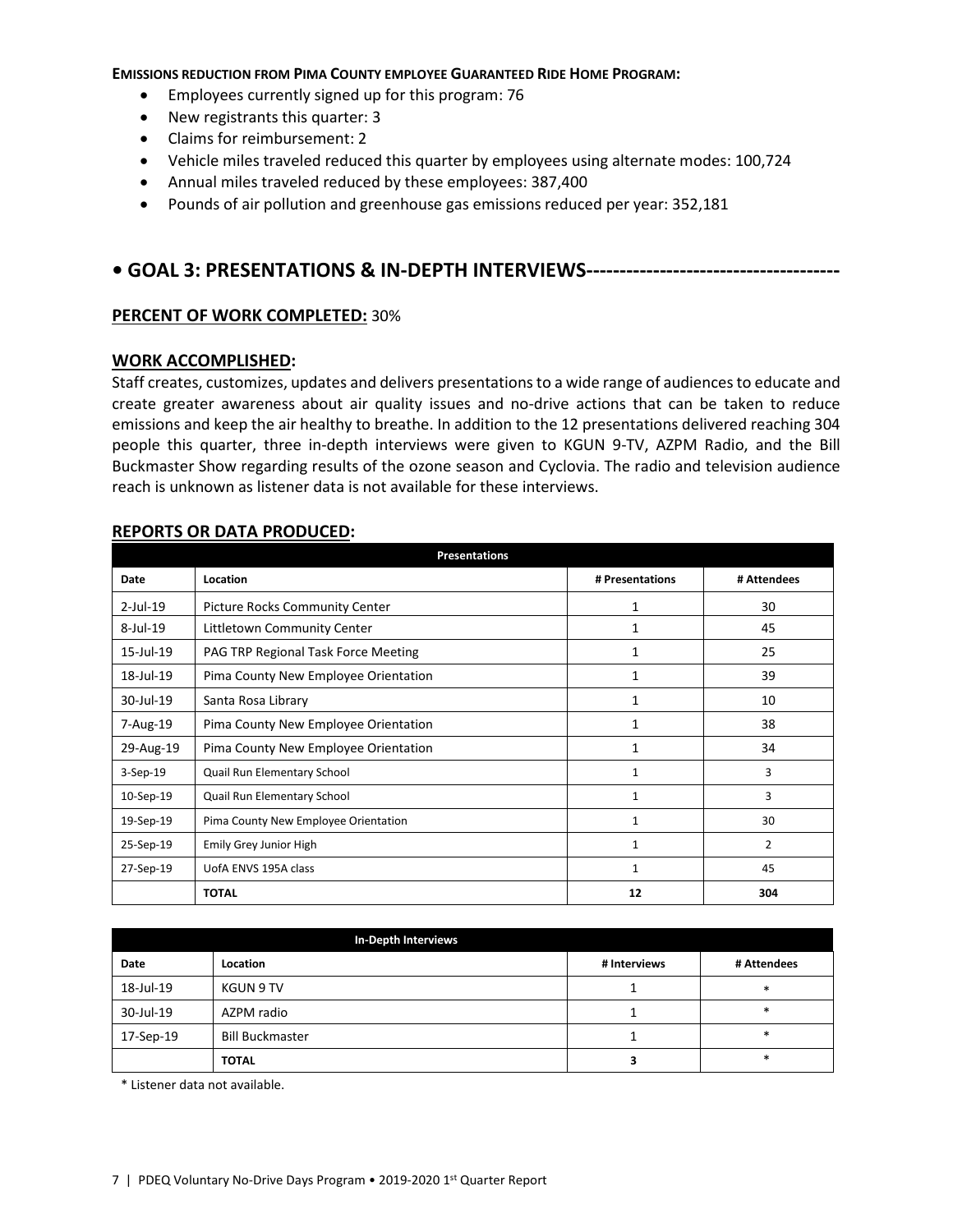# **PERCENT OF WORK COMPLETED:** 33%

# **WORK ACCOMPLISHED:**

#### **EVENT PROMOTIONS**

As a sponsor of Cyclovia, the Clean Air Program logo was included in promotional webpages and emails by the Living Streets Alliance.

#### **ARTICLES WRITTEN**

# • **PDEQ Internet**

Five articles based on VNDD news releases were posted on the PDEQ website this quarter. Some of these articles were also posted on Pima County's main website and their weekly public newsletter, the Pima County FYI.

# • **eScoop Newsletter**

Staff wrote three articles for this on-line newsletter for thousands of Pima County employees to read. The articles provided information about keeping air fresh and healthy, how weather affects air quality, and the stress of driving vs. happy feelings and other benefits from using alternate modes of transportation.

Additional resources at the end of the article include links to the Travel Reduction Program intranet site, including pages for Guaranteed Ride Home Program, transit, bike, walk, carpool, and commuter contests. Contact information and promotion to join the Pima County Employee Commute Trips & Tips Facebook group.

# **PROMOTIONAL ITEMS**

- Staff ordered and received a reprint of the *Desert Dwellers Know Desert Colors* activity book, a popular item to engage people in a fun way and in appreciation and celebration of wise desert living, including how to protect air, water and land.
- With the aid of Pima County Communications Department, staff developed artwork for a new promotional item, mini-colored pencil packets. The small packet of six 3.5 inch pencils has on its front the PDEQ Clean Air Program logo with the message *Drive Less • Smile More* and our new *pima.gov/HealthyAir* website URL.
- Staff re-ordered and received our very popular recycled refillable ink pens with the message *Drive Less • Smile More Healthy Air Is In Our Hands Pima County DEQ Clean Air Program.*

# **• GOAL 5: USE OF MEDIA FOR NOTICES OF UNHEALTHY OZONE FORECASTS -------**

# **PERCENT OF WORK COMPLETED:** 50%

Prompted by ADEQ Five-Day Air Quality Forecasts of high levels of ozone and real-time PDEQ air quality data, VNDD staff creates and distributes social media messages and news releases for Pima County residents. It is expected these warnings will only need to be released during ozone season, the first and fourth quarters of our fiscal year.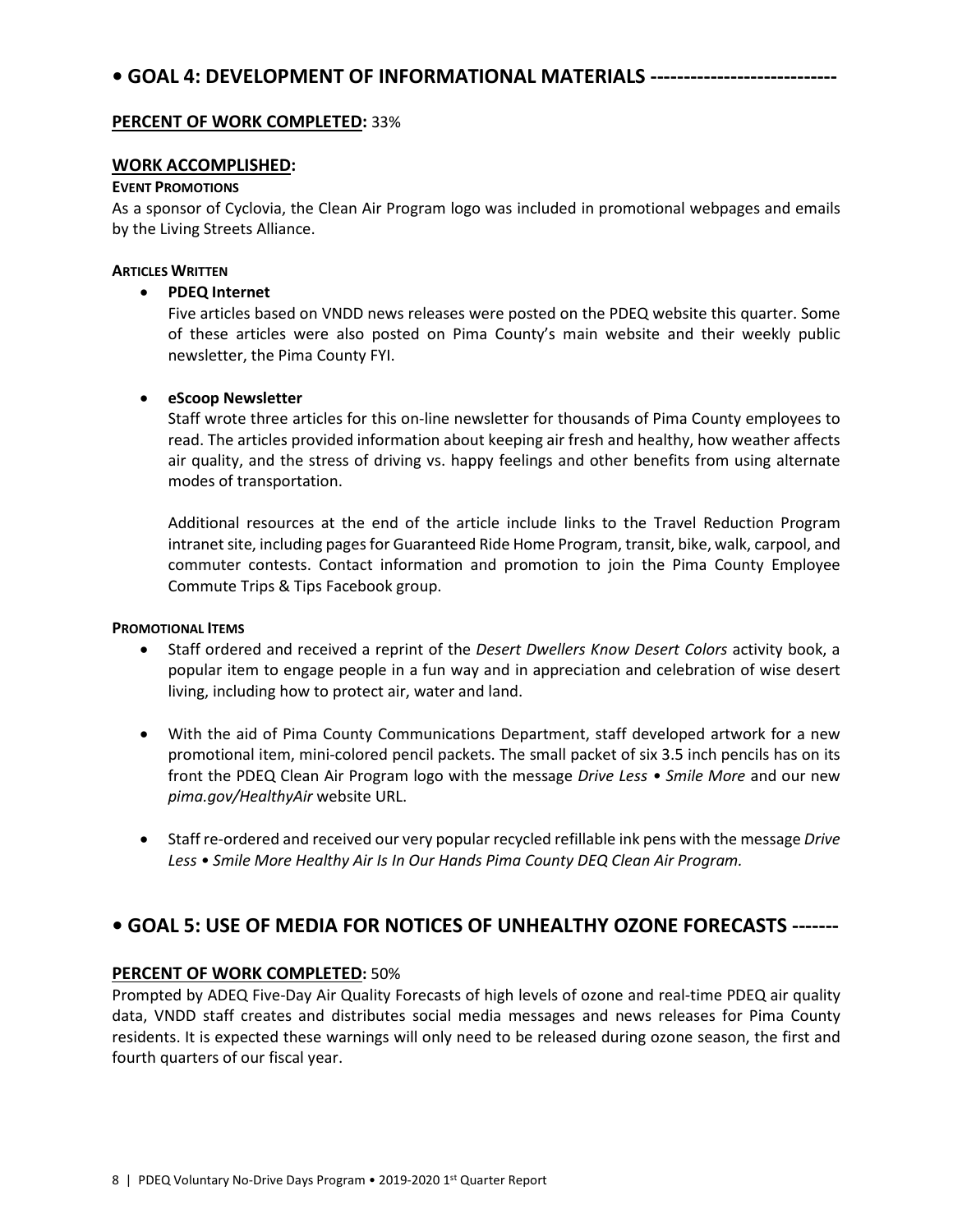#### **WORK ACCOMPLISHED:**

#### **MEDIA RELEASES**

Staff issued six news releases this quarter including four Air Quality Health Watches for ozone, a notice that Pima County air quality exceeded the national health standard for ozone on July 25, and a summer ozone season update comparing this summer to last summer's pollution levels.

#### **SOCIAL MEDIA MESSAGING**

Eight advertisements related to ozone, driving less, and reducing emissions were placed on Facebook and Instagram between July 24 and August 28.

Staff posted 13 Tweets and retweets on Twitter this quarter. Of those, four were directly related to ozone pollution and encouraged No-Drive Days.

# **REPORTS OR DATA PRODUCED:**

**FACEBOOK AND INSTAGRAM ADVERTISEMENTS**

- People reached: 8,790
- Impressions: 70,413

# **• GOAL 6: DISTRIBUTION OF INFORMATIONAL MATERIALS -----------------------------**

Staff distributes information to the general public and specific audiences via website posting, e-mails to list serves, articles for newsletters, social media, and the distribution of literature through libraries, community centers and community outreach events.

# **PERCENT OF WORK COMPLETED:** 43%

#### **WORK ACCOMPLISHED:**

#### **PDEQ WEBSITE**

Staff continued to promote, update and maintain the PDEQ website, posting five new pages developed from news releases about air quality issues.

Staff worked with Pima County Communications and Information Technology departments to create a new URL, [www.pima.gov/HealthyAir,](http://www.pima.gov/HealthyAir) and web page design to help make accessing air quality educational materials easier. Content is structured with photos and images for easy recognition and linked to existing pages on ozone, particulate matter, sources of air pollution, protecting health, actions for healthy Air, the upcoming lawn and garden program and the Drive-Less Pledge. The new URL will replace our [www.pima.gov/deq](http://www.pima.gov/deq) on future printings of promotional materials and advertisements.

#### **AIR QUALITY LIST SERVE**

Staff maintains a list serve to share timely air quality and No-Drive Days information quickly with interested individuals. Emails are sent to this list serve when air quality is expected to reach unhealthy levels or when air quality related news releases or notices of community events are sent to the media. Staff encourages a voluntary reduction in motor vehicle use as part of the advisories as appropriate. The public can sign up for this list serve on the PDEQ website or list their names on sign-up sheets that staff provides at select outreach events.

#### **ECO KIDS CORNER WEBSITE**

Staff continued to promote the Eco Kids Corner website by distributing bookmarks at presentations or while tabling at community events. Debuted in January 2012, this kid-friendly website includes educational information regarding air quality, water, soil, climate change and reducing, reusing, and recycling. Kids can interact with a guessing game, create 13 different types of nature poems, and find

9 | PDEQ Voluntary No-Drive Days Program • 2019-2020 1st Quarter Report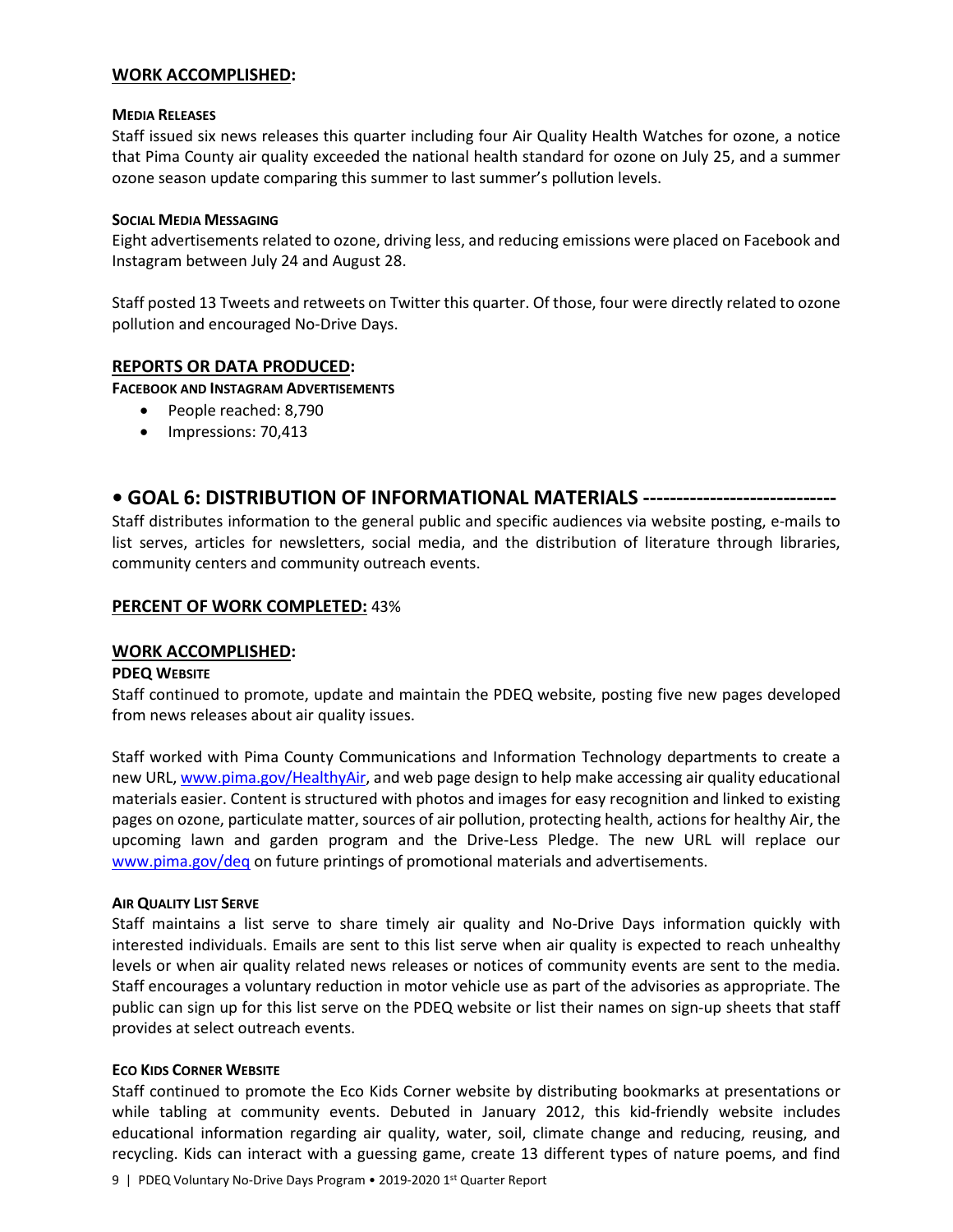additional resources for local eco-related activities, as well as discover a plentitude of resources for more information and engaging websites.

# **INFORMATION FOR PIMA COUNTY EMPLOYEES**

As administrator of the Pima County Employee Travel Reduction Program (TRP) for approximately 7,000 employees, PDEQ staffshares resources and information and encourages all employees to adopt No-Drive Days practices in their work commutes by using transit, carpooling, vanpooling, biking and walking. During this quarter, staff:

- Replied to inquiries regarding the use of alternate modes of transportation;
- Delivered travel reduction presentations and distributed resources at four New Employee Orientations;
- Registered three employees in the Guaranteed Ride Home Program for Pima County employees;
- Distributed alternate mode news and information via four employee newsletter articles;
- Promoted the Pima Association of Governments (PAG) Sun Rideshare resources via eScoop newsletter articles, website, and employee presentations;
- Contacted members of Travel Reduction Program alternate modes list serves, sharing timely news with those Pima County employees interested in transit (58 members), bicycle (86 members), walk (two members), and carpool and vanpool (10 members). Staff distributed messages on two occasions this quarter including information on new Sun Tran electric busses and new transit schedules;
- Maintained and updated the TRP intranet webpages providing resources and information about alternative modes of transportation and the benefits they provide;
- Maintained a Facebook group, *Commuter Trips and Tips* for Pima County employees and posted six messages to the group; and
- Distributed Survey Monkey surveys to new employees to assess the effectiveness of the TRP presentations and resources delivered during new employee orientations.

# **REPORTS OR DATA PRODUCED:**

#### **PDEQ & TRP WEBSITES**

Staff tracks website pageviews using Google Analytics. During the first quarter of FY 2019-2020:

- Pageviews on PDEQ website: 27,542
- Pageviews on TRP webpages: 258

| <b>Articles on PDEQ Website</b> |                                                |  |  |
|---------------------------------|------------------------------------------------|--|--|
| Date                            | Title                                          |  |  |
| 25-Jul-19                       | Pima DEQ issues air quality watch for July 25  |  |  |
| 30-Jul-19                       | County exceeded EPA ozone standards on July 25 |  |  |
| 5-Aug-19                        | Pima DEQ issues Air Quality Health Watch       |  |  |
| 7-Aug-19                        | Pima DEQ issues air quality watch for Aug. 7   |  |  |
| 23-Aug-19                       | Summer air quality update from Pima County DEQ |  |  |

| Articles on Pima County Employee TRP Intranet Site |                                                                                                                    |  |  |
|----------------------------------------------------|--------------------------------------------------------------------------------------------------------------------|--|--|
| Jul-19                                             | How do I love thee, air? (Appreciating air and taking drive-less actions to protect it.)                           |  |  |
| Aug-19                                             | How about that weather? (Weather affects air quality. Think about air with your next conversation about weather.)  |  |  |
| $Sep-19$                                           | Driven Crazy or Traveling Happy? (Cut driving stress and feel happier by using alternate modes for work commutes.) |  |  |

# **AIR QUALITY LIST SERVE**

- Members on the Air Quality List Serve: 959
- Members on the Media list serve: 127
- Air quality-related informational piece distributed this quarter: 5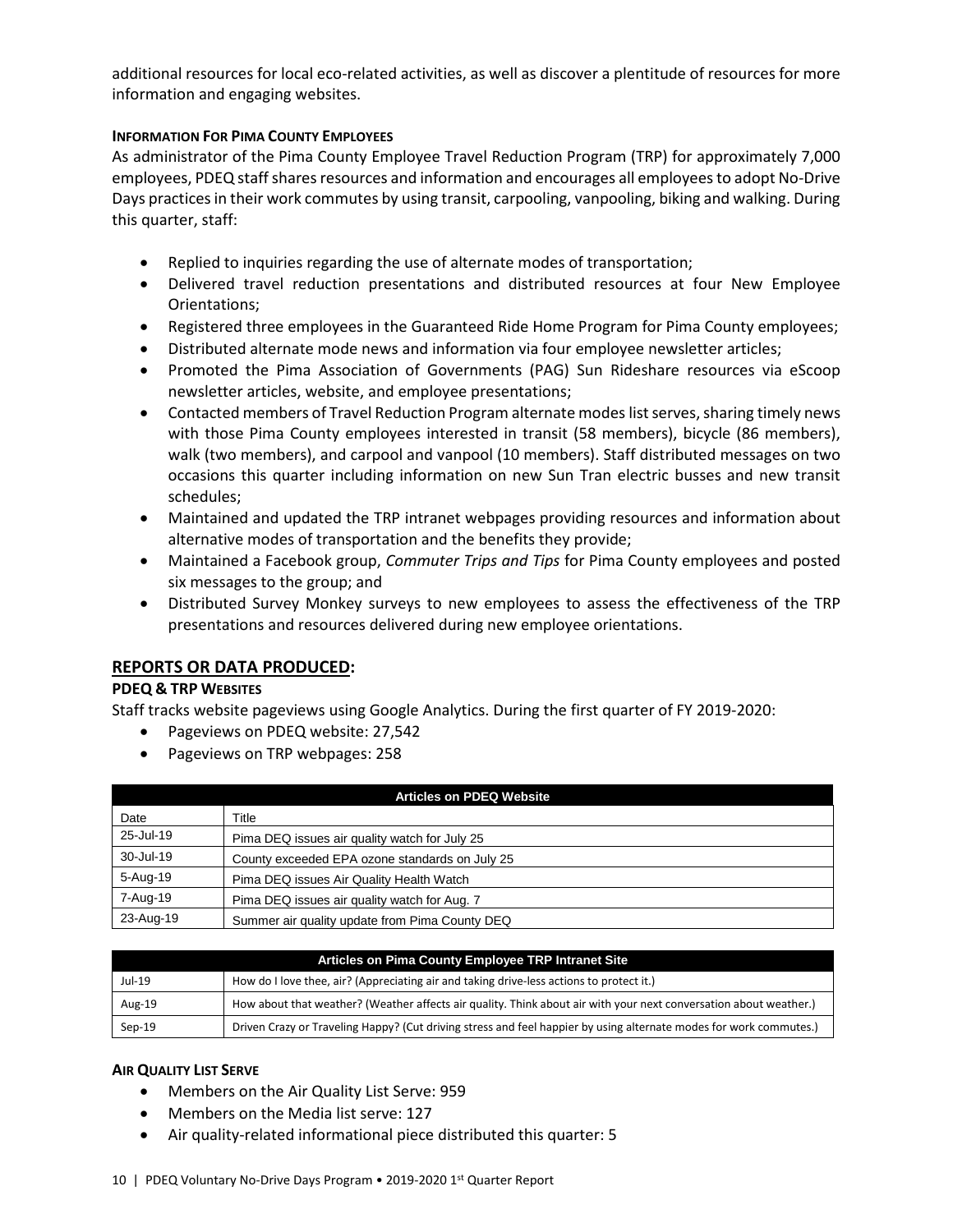#### **SOCIAL MEDIA MESSAGING**

- Tweets posted: 13
- Facebook posts on Commute Trips & Tips: 6

#### **HARD COPY MATERIALS DISTRIBUTION**

- Pieces of literature and promotional materials distributed this quarter: 3,777
- Items authored by PDEQ and other agencies distributed: 79
- Occasions on which materials were distributed directly (In addition to distributing materials at booths and presentations) : 27
- People reached via materials distribution: 389

| <b>Materials Distribution</b> |                                               |              |                |  |
|-------------------------------|-----------------------------------------------|--------------|----------------|--|
| <b>Date</b>                   | Location                                      | # Events     | # Recipients   |  |
| 10-Jul-19                     | Pima County Health Department                 | $\mathbf 1$  | 1              |  |
| 10-Jul-19                     | City of Tucson Environmental Services         | $\mathbf{1}$ | 15             |  |
| 18-Jul-19                     | Pima County Regional Wastewater               | $\mathbf 1$  | 1              |  |
| 18-Jul-19                     | <b>TRP Kiosk Reload</b>                       | $\mathbf 1$  | 15             |  |
| 26-Jul-19                     | Downtown Tucson Partnership                   | $\mathbf{1}$ | 25             |  |
| 26-Jul-19                     | Art House Centro                              | $\mathbf 1$  | 12             |  |
| 29-Jul-19                     | PDEQ Lobby                                    | 1            | 15             |  |
| 1-Aug-19                      | Tierra Antigua Realty Green Committee         | $\mathbf{1}$ | 1              |  |
| $1-Aug-19$                    | Tucson Water - Audubon Birding Festival       | $\mathbf 1$  | 50             |  |
| 1-Aug-19                      | Pima County Downtown Buildings                | $\mathbf{1}$ | 30             |  |
| 7-Aug-19                      | <b>TRP Kiosk Reload</b>                       | 1            | 18             |  |
| 9-Aug-19                      | Sun Tran                                      | $\mathbf{1}$ | $\overline{2}$ |  |
| 9-Aug-19                      | <b>Tumerico Restaurant</b>                    | $\mathbf 1$  | 3              |  |
| 12-Aug-19                     | St. Marks Presbyterian Church                 | 1            | 25             |  |
| 13-Aug-19                     | <b>TRP Kiosk Reload</b>                       | $\mathbf{1}$ | 30             |  |
| 22-Aug-19                     | City of Tucson Urban Planning, Transportation | 1            | 4              |  |
| 23-Aug-19                     | <b>Tucson Audubon Society</b>                 | $\mathbf 1$  | 25             |  |
| 26-Aug-19                     | Pima County Health Department                 | 1            | $\mathbf{1}$   |  |
| 26-Aug-19                     | Communications, Pima County                   | $\mathbf{1}$ | 10             |  |
| 26-Aug-19                     | Pasqua Yaqui Tribe                            | 1            | 10             |  |
| 27-Aug-19                     | St. Marks Pre-School & Kindergarten           | $\mathbf{1}$ | 25             |  |
| 29-Aug-19                     | <b>TRP Kiosk Reload</b>                       | 1            | 18             |  |
| 4-Sep-19                      | Abrams Public Health Bldg. Eco Nook           | $\mathbf{1}$ | 25             |  |
| 9-Sep-19                      | Pima County Public Defender's Office          | $\mathbf{1}$ | $\overline{2}$ |  |
| 11-Sep-19                     | Urban Fresh                                   | $\mathbf{1}$ | 12             |  |
| 19-Sep-19                     | Pima County Information Kiosks                | $\mathbf{1}$ | 10             |  |
| 24-Sep-19                     | Quail Run Elementary School (supplies only)   | $\mathbf{1}$ | 4              |  |
|                               | <b>TOTAL</b>                                  | 27           | 389            |  |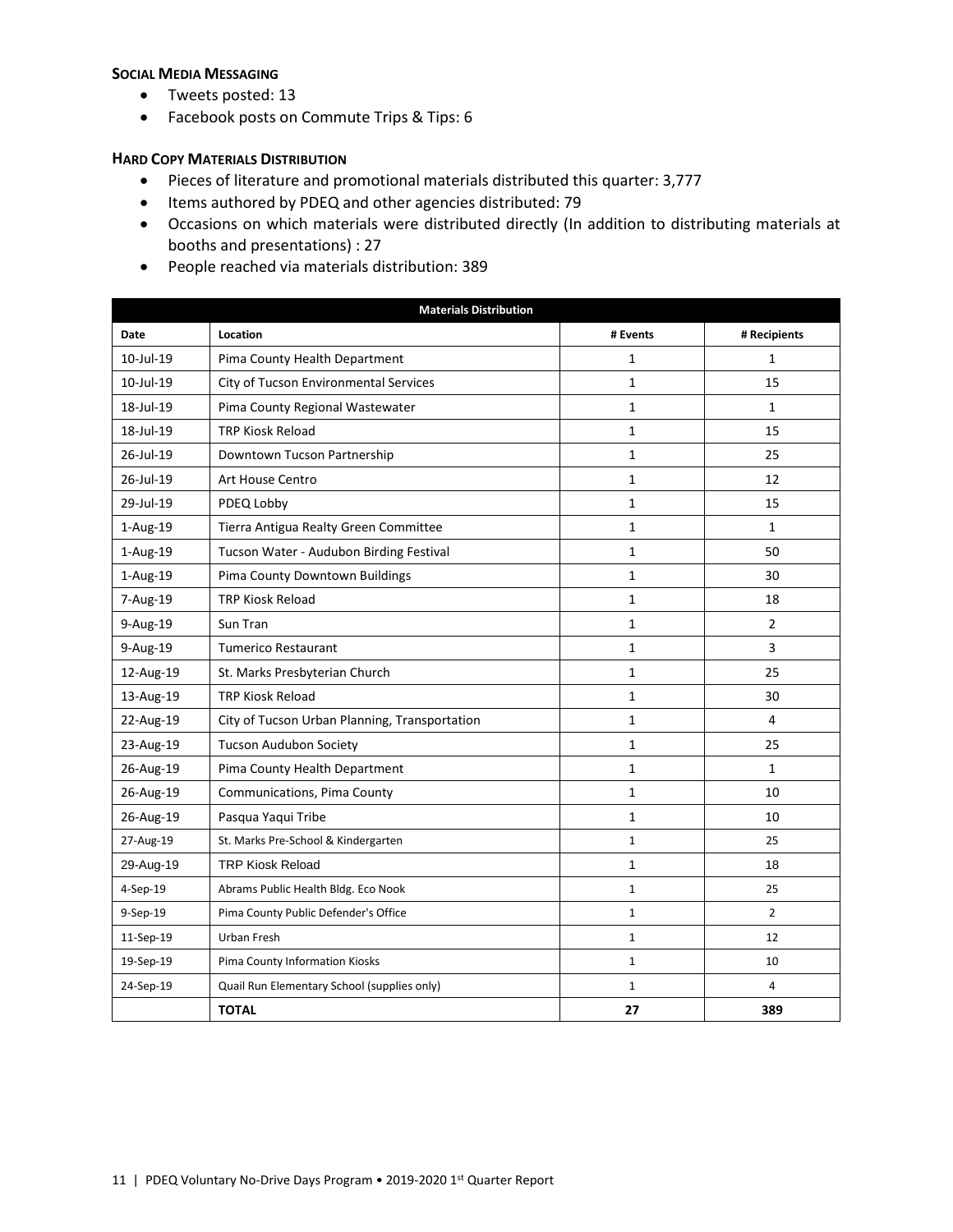# **• GOAL 7: USE OF SOCIAL MEDIA PLATFORMS ------------------------------------**

VNDD/Clean Air Program staff posts videos, photos, or text messages on Twitter, Facebook and YouTube to reach younger audiences regarding No-Drive Days messaging.

# **PERCENT OF WORK COMPLETED:** 20%

# **WORK ACCOMPLISHED:**

# **TWITTER**

PDEQ's first tweet on Twitter.com was on July 21, 2015. This quarter, staff tweeted or retweeted 13 posts focused on air topics including:

- Idle Less Healthy Schools program (2)
- Improving gas mileage by inflating tires properly (1)
- Electric shuttles at Sabino Canyon (4)
- Air quality and the PDEQ visibility webcam (1)
- Planning ahead to avoid unnecessary miles and tailpipe emissions (2)
- No-Drive Days to save money and air pollution (1)
- Ozone season update (1)
- Staying cool and save money by taking transit (1)

#### **FACEBOOK**

# • **Pima County Facebook**

The Pima County Communications Department provided 10 posts on Pima County's Facebook account related to ground level ozone between July 11 and August 26 on the following subjects:

- o Get real-time air quality information
- o Reduce idling in drive-thru lines and parking lots to keep air healthy to breathe
- o Switch to electric or manual-powered lawn and garden equipment
- o Maintain vehicles and avoid topping-off when refueling to minimize emissions
- o Reduce energy consumption to reduce ozone
- o Fill vehicle gas tanks after sunset to reduce ozone
- o Drive less to reduce ozone
- o How ground-level ozone is formed
- o Health Watch for ground-level ozone
- o Pima County cut fuel consumption by idling fleet vehicles less

Paid advertising was also posted on Facebook and Instagram between July 24 and August 28, including messaging for the following eight topics:

- o What is ground-level ozone?
- o Time for ozone
- o Filling my gas tank
- o Little changes, big impacts
- o Healthy cars
- o Clean green
- o Don't drive-thru
- o Know before you go!

# • **Travel Reduction Program Group**

In May 2017, staff established a Facebook group for Pima County employees, *Commute Trips and Tips,* as a way to reach employees regarding driving less and using alternate modes of transportation for work commutes. There are currently 40 members in this group. This quarter, staff posted six messages regarding: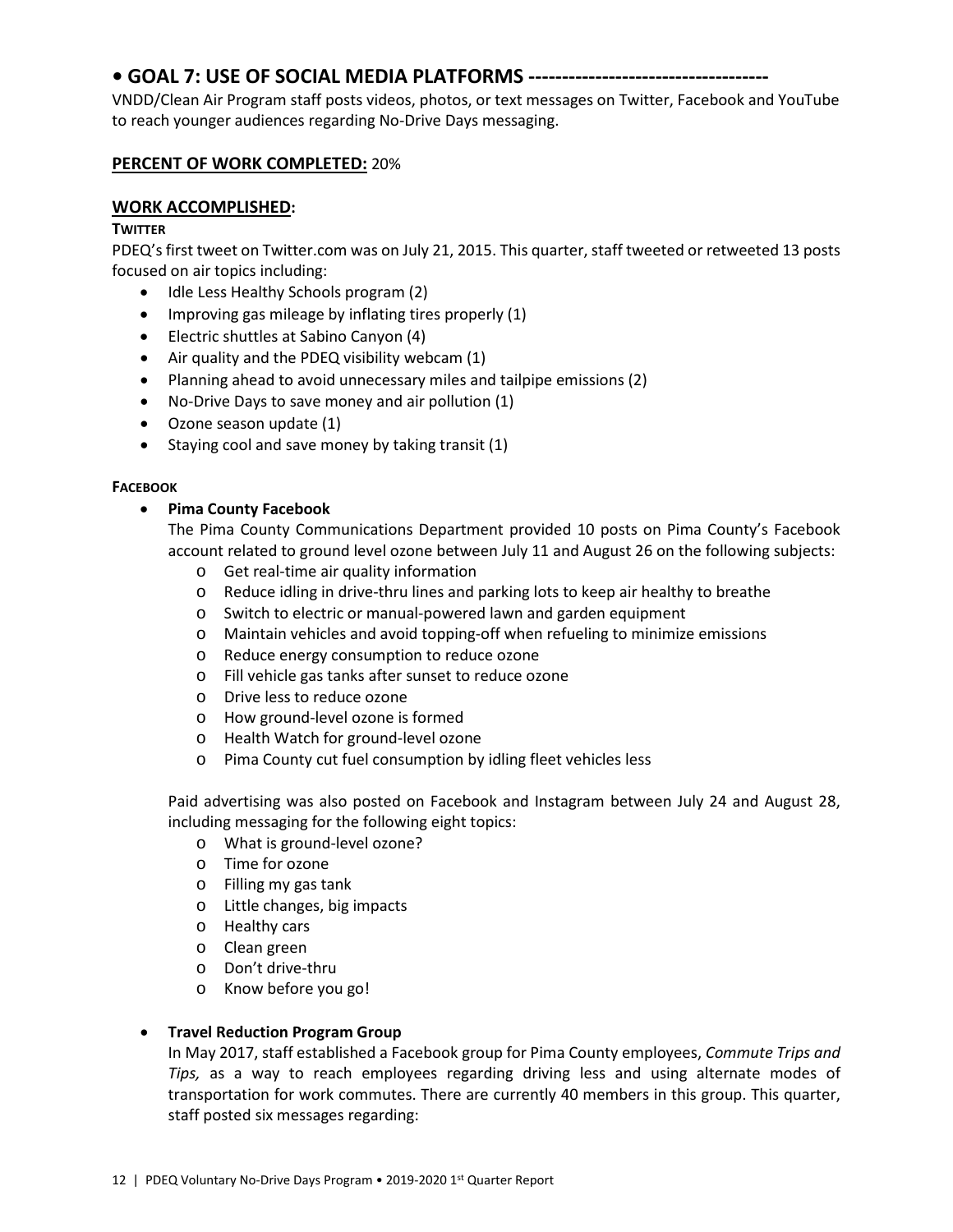- o July 4 holiday transit schedule and resources
- o Free day on Sun Link Streetcar
- o Sun Shuttle has a new mobile app, Tripshot
- o Coming soon: New Sun Tran electric bus
- o Good service rating for Sun Tran
- o Sun Tran unveils first zero-emission battery electric bus

#### **YOUTUBE**

In previous years and with the assistance of Pima County Communications, PDEQ produced and posted six public service announcements related to air pollution and actions people can take for healthier air. These videos are all currently active on YouTube.

# **REPORTS OR DATA PRODUCED:**

#### **TWITTER**

Quarterly impressions on Twitter have increased from 215 in the first quarter we began tweeting in 2015.

- Air quality related tweets this quarter: 13
- Impressions this quarter: 35,400 (for all PDEQ Tweets)
- Followers: 919
- Following: 591

#### **PIMA COUNTY FACEBOOK**

- People reached: 8,790
- Impressions: 70,413

#### *COMMUTE TRIPS & TIPS* **FACEBOOK GROUP**

- Facebook posts this quarter: 6
- Members in *Commute Trips and Tips*: 40

# **YOUTUBE VIDEO VIEWS**

Views to-date are listed below and are cumulative from original upload date.

- *Idle Less*
	- o 15-second version (uploaded May 2018): 33 views
	- o 40-second version (uploaded April 2018): 227 views
- *Help keep particles out of the air this New Year's* 
	- o English version (uploaded September 2017): 34 views
	- o Spanish version (uploaded September 2017): 31 views
- *Love the Ai*r (uploaded April 2015): 629 views
	- o *Love the Air* also plays in a video loop on at least one monitor located in a downtown county-owned building for people to view while they are waiting in the lobby.
- *Idle Less at Schools*
	- o Draft version (uploaded in April): 200+ views
	- o Final version (updated May 2019): 57 views

# **• GOAL 8: HEALTHY AIR IS IN OUR HANDS DRIVE-LESS PLEDGE ------------------------**

This on-going program encourages the public to take the *Drive-Less Pledge* and commit to reducing miles traveled by motor vehicles.

#### **PERCENT OF WORK COMPLETED:** 25%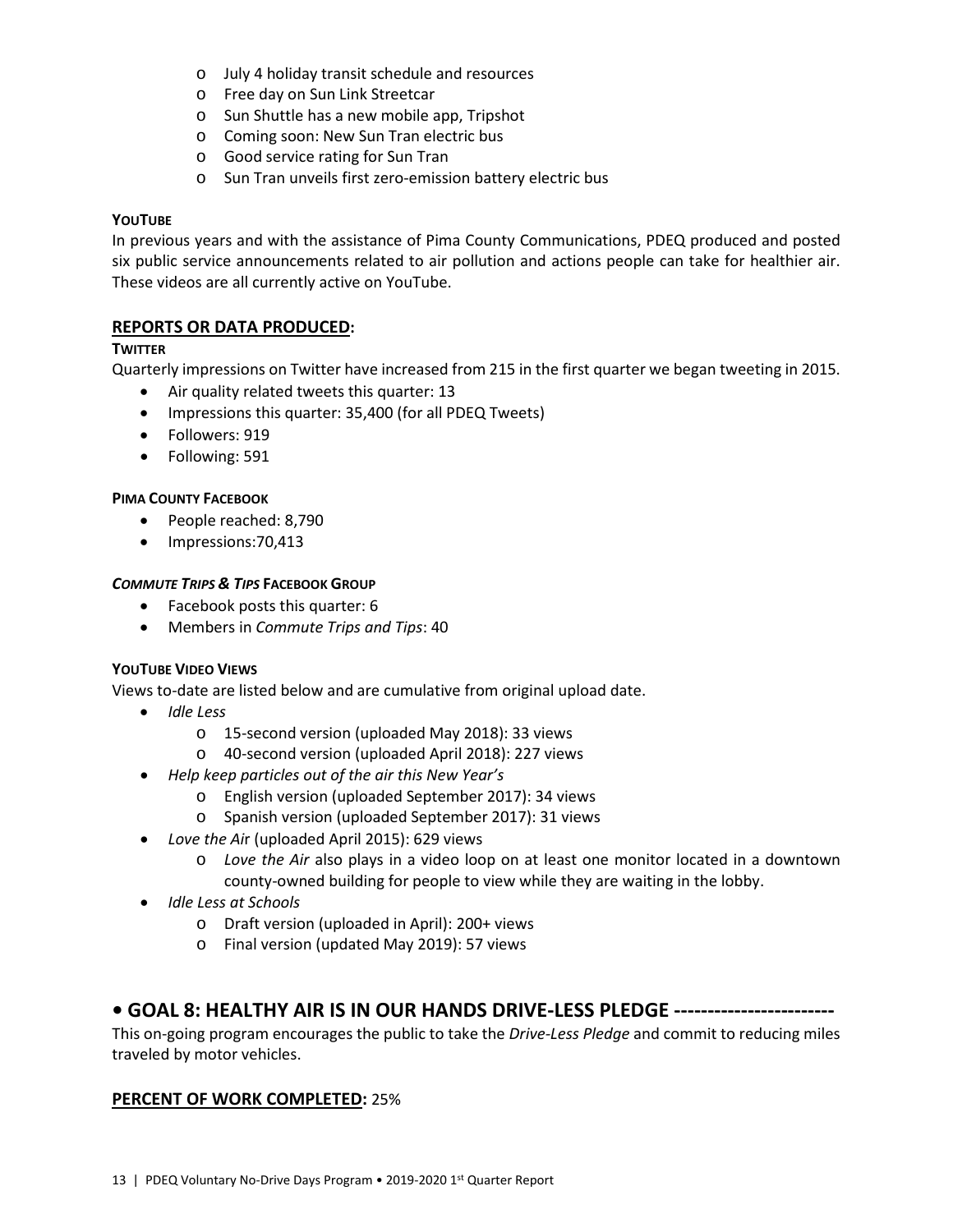# **WORK ACCOMPLISHED:**

Data is collected and analyzed to track the number of participants, pledged miles not driven and associated emission reductions.

The pledge is promoted at outreach events and on the PDEQ website. Each quarter one lucky participant wins a \$100 Visa gift card via a random drawing.

# **REPORTS OR DATA PRODUCED:**

**DRIVE-LESS PLEDGE QUARTERLY OUTCOMES:**

- Pledge cards distributed this quarter: 180
- Healthy Air Is In Our Hands bookmarks distributed: 114
- People pledged to drive less this quarter: 339
- Miles contest participants pledged to not drive during this quarter: 130,651
- Pounds of air pollution and greenhouse gases reduced this quarter: 111,668

# **• GOAL 9: COMMUNITY EVENT OUTREACHES -----------------------------------------------**

Staff provides visually stimulating, interactive displays to entice interest and engage audiences, providing information on ozone and actions that prevent air pollution, including No-Drive Days.

#### **PERCENT OF WORK COMPLETED:** 9%

#### **WORK ACCOMPLISHED:**

Staff tabled at two community and business events during the first quarter.

#### **REPORTS OR DATA PRODUCED:**

| <b>Booths</b> |                                        |          |             |  |  |
|---------------|----------------------------------------|----------|-------------|--|--|
| Date          | Location                               | # Events | # Attendees |  |  |
| 30-Jul-19     | Child-Parent Centers Wellness Fair     |          | 600         |  |  |
| 13-Aug-19     | Healthy Schools Wellness Resource Fair |          | 100         |  |  |
|               | <b>TOTAL</b>                           | ▴        | 700         |  |  |

#### **• GOAL 10: NEWS RELEASES & MEDIA EXPOSURE ------------------------------------------**

Staff worked with the media to promote No-Drive Days activities, inform the public regarding air quality status, and encourage actions to reduce emissions. News releases were distributed to the media including KOLD, KVOA, KGUN, Fox 11, AZ Public Media, various radio stations, and the Arizona Daily Star, and to individuals on our air quality advisory list serve.

#### **PERCENT OF WORK COMPLETED:** 24%

#### **WORK ACCOMPLISHED:**

#### **NEWS RELEASES TO MEDIA:**

Staff developed and distributed six news releases this quarter, including four Air Quality Watches for ozone, an announcement that Pima County air quality exceeded the health standard on July 25, and an air quality update regarding the summer pollution season.

#### **AIR INDEX NOW INFORMATION:**

The media can obtain real-time Air Quality Index (AQI) information from PDEQ's website, [www.pima.gov/deq.](http://www.pima.gov/deq) This information is published daily in local newspapers and on media websites. In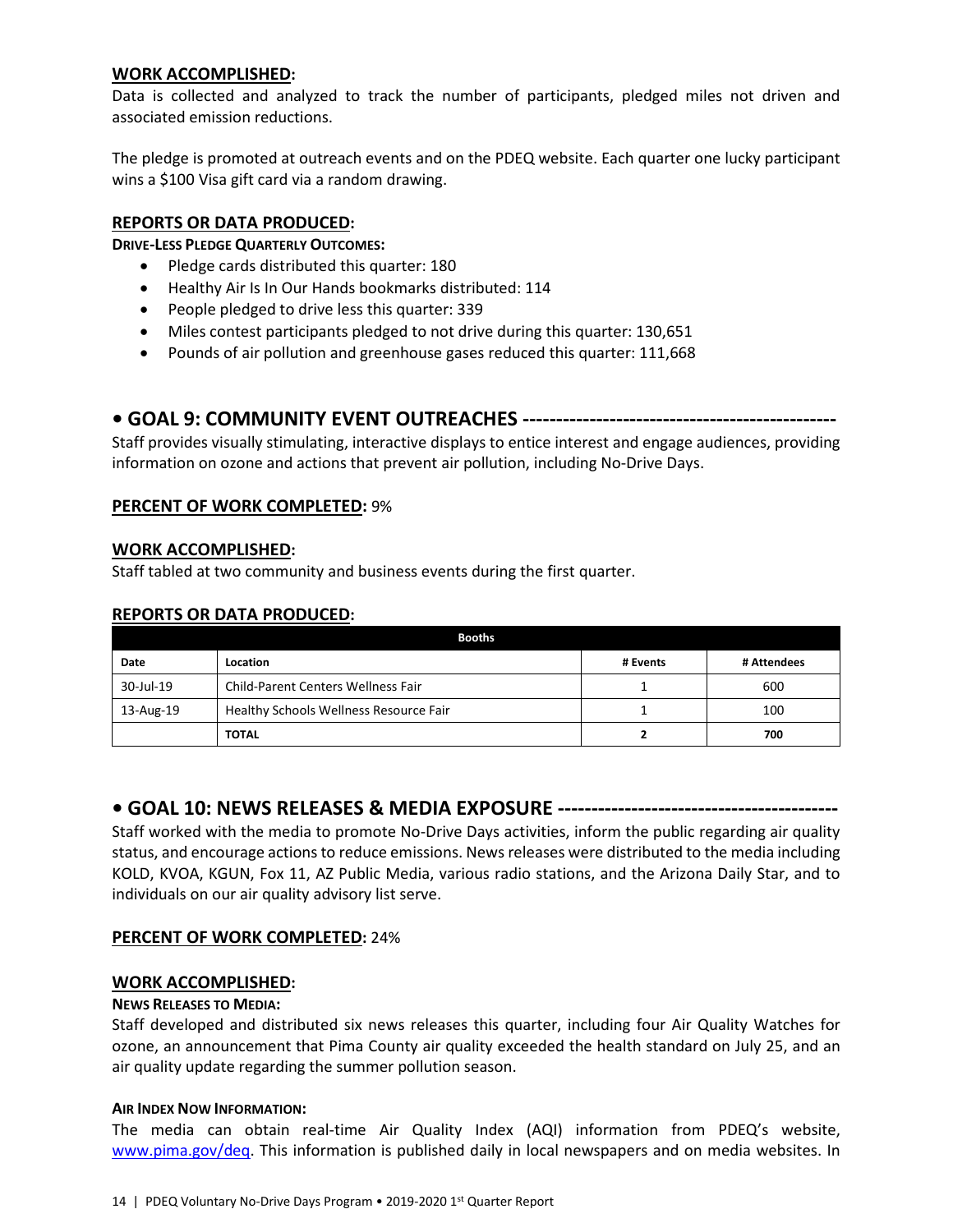addition, KVOA-TV, KOLD-TV, and KGUN-TV news programs normally incorporate the AQI into their weather report when advisories occur. The media can also access AQI data and five-day air quality forecasts from ADEQ**.**

#### **NEWS STORIES:**

At least 22 news stories or announcements related to No-Drive Days messaging reached thousands of community members via a variety of news stations, websites, newspapers, and newsletters.

# **REPORTS OR DATA PRODUCED:**

| <b>News Releases</b> |                                                                      |  |  |
|----------------------|----------------------------------------------------------------------|--|--|
| Date                 | <b>Title</b>                                                         |  |  |
| 25-Jul-19            | Air Quality Health Watch (Ozone)                                     |  |  |
| 30-Jul-19            | Pima County air quality exceeded EPA ozone standard on July 25, 2019 |  |  |
| $5 - Aug-19$         | Air Quality Health Watch (Ozone)                                     |  |  |
| 7-Aug-19             | Air Quality Health Watch (Ozone)                                     |  |  |
| 7-Aug-19             | ADEQ Health Watch (Ozone)                                            |  |  |
| 23-Aug-19            | Summer air quality update from Pima County DEQ                       |  |  |

| Media Exposure via TV, Radio, Print, Outdoor Advertising and Publicity |                                        |                                                                                |  |  |
|------------------------------------------------------------------------|----------------------------------------|--------------------------------------------------------------------------------|--|--|
| Date                                                                   | Media                                  | <b>Subject</b>                                                                 |  |  |
| Summer-19                                                              | <b>KGVY Summer Community Quarterly</b> | Money-saving Tips That Help the Air!                                           |  |  |
| $10 -$ Jul-19                                                          | KOLD TV-13                             | Pima County cutting idle time for fleet vehicles, helping reduce air pollution |  |  |
| 18-Jul-19                                                              | KGUN-9 TV                              | Lack of monsoon storms may affect air quality                                  |  |  |
| 25-Jul-19                                                              | KVOA-4 Tucson                          | Air pollution advisory issued in Pima County                                   |  |  |
| 25-Jul-19                                                              | pima.gov                               | Pima DEQ issues air quality watch for July 25                                  |  |  |
| 25-Jul-19                                                              | KGUN-9                                 | Pima County issues health watch over ground-level ozone pollution              |  |  |
| $26$ -Jul-19                                                           | <b>KVOA Tucson News</b>                | Air pollution advisory issued in Pima County                                   |  |  |
| 26-Jul-19                                                              | <b>Ubuntu News</b>                     | Pima County issues health watch over ground-level ozone pollution              |  |  |
| 30-Jul-19                                                              | Arizona Public Media                   | Ozone goes over EPA standard in Pima County for first time this year           |  |  |
| 31-Jul-19                                                              | KVOA-4 TV                              | Ground Level Ozone Exceeds Standards                                           |  |  |
| 5-Aug-19                                                               | pima.gov                               | Pima DEQ issues Air Quality Health Watch                                       |  |  |
| 5-Aug-19                                                               | Arizona Daily Star                     | Pima County issues air quality health watch for Tucson metro area              |  |  |
| 5-Aug-19                                                               | News-4 Tucson                          | Health Watch issued Monday for metro Tucson                                    |  |  |
| 5-Aug-19                                                               | worldpice.net                          | Health Watch issued Monday for metro Tucson                                    |  |  |
| 7-Aug-19                                                               | Arizona Jewish Post                    | ADEQ and PDEQ alert for Tucson                                                 |  |  |
| 7-Aug-19                                                               | pima.gov                               | Pima DEQ issues air quality watch for Aug. 7                                   |  |  |
| 7-Aug-19                                                               | KVOA-4 Tucson                          | Elevated levels of ozone prompt health watch advisory for Tucson area          |  |  |
| 8-Aug-19                                                               | Arizona Daily Star                     | Local Opinion: Don't add to summer exhaust                                     |  |  |
| 9-Aug-19                                                               | <b>Esmond Station Community Radio</b>  | Pima County issues air quality health watch for Tucson metro area              |  |  |
| 28-Aug-19                                                              | pima.gov                               | Summer air quality update from Pima County DEQ                                 |  |  |
| Sept-19                                                                | Desert Leaf                            | Where the Rubber Meets the Road                                                |  |  |
| 17-Sep-19                                                              | <b>Buckmaster Show</b>                 | Season of transition for air quality                                           |  |  |

# **GOAL 11: PROGRAM EVALUATION -------------------------------------------------------------**

The Voluntary No-Drive Days/Clean Air Program is evaluated in the spring annually as well as throughout the year to assess effectiveness of the outreach and services the program provides.

# **PERCENT OF WORK COMPLETED:** 12%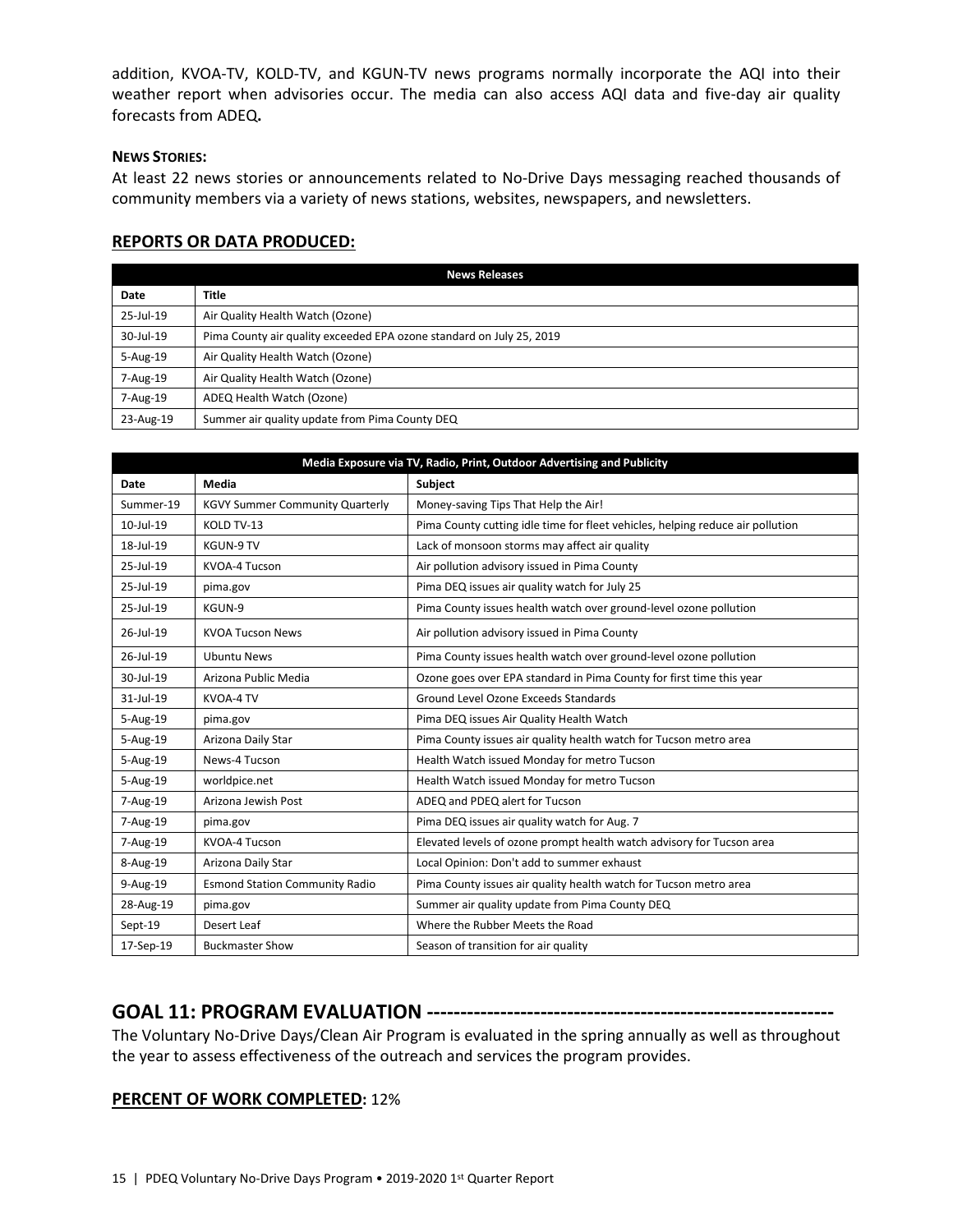#### **WORK ACCOMPLISHED:**

#### **YOUTH & ADULT PRESENTATION SURVEYS**

Surveys are distributed at or after presentations, as appropriate, to evaluate the effectiveness of the presentation in informing and encouraging no-drive actions among attendees. No evaluations were returned this quarter.

#### **TRAVEL REDUCTION PROGRAM SURVEYS DISTRIBUTED**

#### • **New Employee Orientation Evaluations**

Staff received 118 evaluations from Pima County employees attending the Travel Reduction Program presentation at New Employee Orientations. These surveys are distributed by the Human Resources Department.

# • **Survey Monkey Evaluations**

Staff distributed short on-line surveys to Pima County employees who attended Travel Reduction Program presentations at recent New Employee Orientations. Designed to determine employee commute modes of choice, the survey is distributed every month to attendees of presentations held one month prior. The delay provides employees an opportunity to establish commute habits and acts as a timely reminder for those who have not chosen to use them to consider alternate modes for their future work commutes.

# **REPORTS OR DATA PRODUCED:**

#### **NEW EMPLOYEE ORIENTATION EVALUATIONS**

Overall, the topic is relevant to participants, presentations were clear, and the quality of the presentation materials either met or exceeded the expectations of the attendees. Of the 118 Pima County employees submitting evaluations, several made comments regarding the Travel Reduction Program presentation. Comments include:

- *Very informative.*
- *Well done.*
- *Karen had a great delivery of a lot of info.*
- *Good information.*
- *Good.*
- *Good choices offered.*
- *Nice idea – but not feasible for positions at the jail.*
- *Great energy but not at all relevant to those with children and long commutes.*
- *Speaker enthusiastic but all over the place.*
- *Great presentation!*
- *Skye was a great presenter.*
- *Very energetic.*
- *She was very informative and passionate about the topic! She was also very energizing.*
- *She was awesome.*
- *Skye knew her material so well, she didn't present it well. i.e. she spoke too*

*fast, skipped over half of the material, skipped around. Seemed flighty.*

- *Skye was very excited about her department.*
- *Great enthusiasm.*
- *Great energy – especially good after lunch!*
- *Very interesting.*
- *Super energetic!*
- *Fun presentation!*
- *Great energy, engaging. Neat facts. GAK!*
- *Nice presentation.*
- *Skye was high energy and passionate about her job. Made her presentation enjoyable.*
- *Great presentation. Very complete.*
- *Fantastic and informative.*
- *Thank you.*

#### **TRP SURVEY MONKEY SURVEYS OF NEW PIMA COUNTY EMPLOYEES**

When asked what modes of transportation participants use for their work commutes at least one day per week, alternate modes including transit, carpool, bike and walk represent 19% of those trips.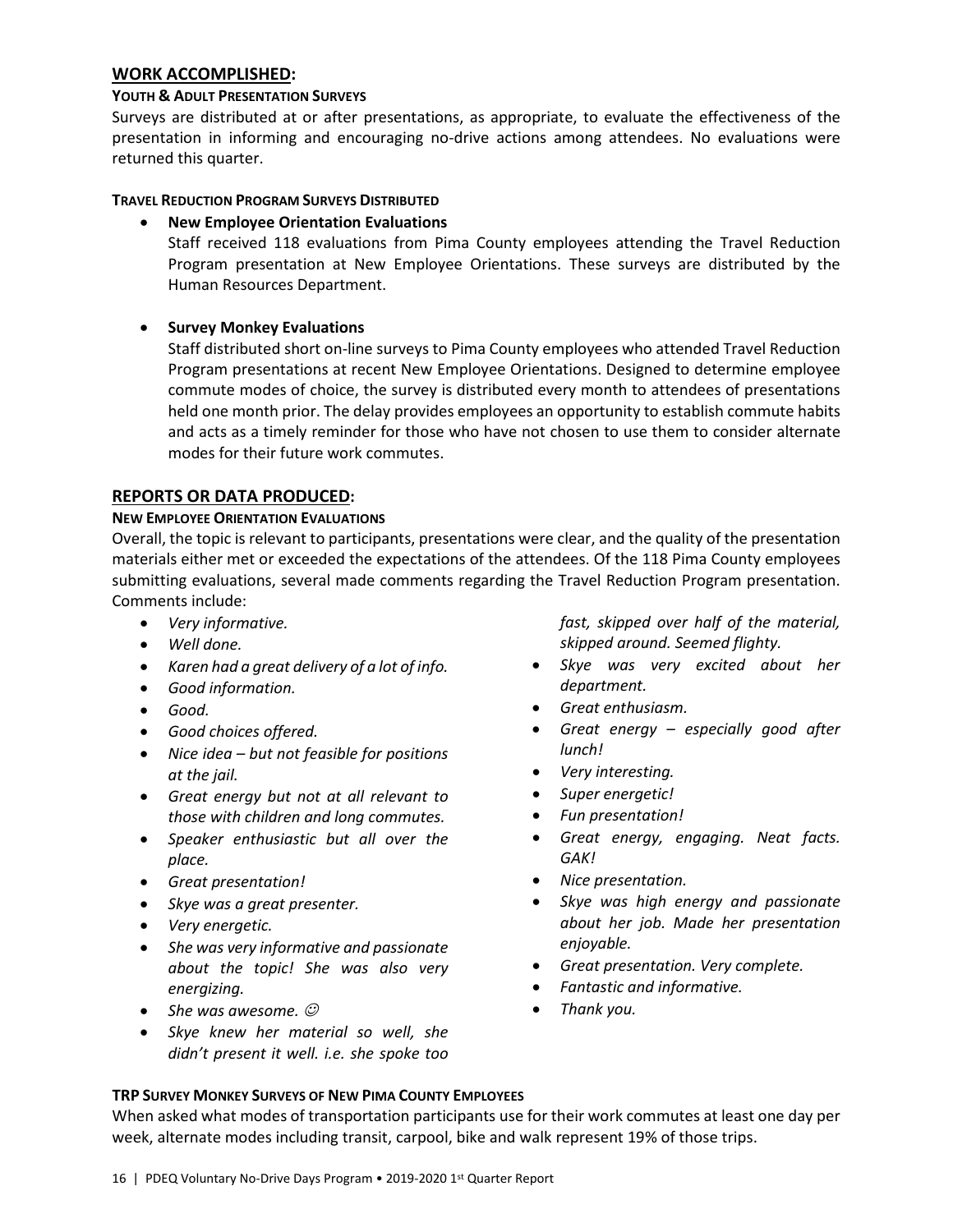- Surveys distributed to Pima County employees this quarter: 145
- Responses received: 29 (20% response rate)
- Vehicle miles traveled avoided per year by these respondents: 10,250
- Pounds of air pollution and greenhouse gases reduced per year: 8,761

Ten respondents also left comments while taking the survey this quarter, including:

- *I was appreciative of the county's support in these options and if there comes a point in my commute where I can use alternative means I will as I am very open on a cost and quality of life level.*
- *Any help or guidance that TRP can give to Sun Tran so that the community of Corona de Tucson can be supported by Sun Tran services (i.e., bus/shuttle) is greatly appreciated.*
- *Taking alternative modes would take me longer to get to work.*
- *Casual carpools - where employees willing to pick up others who live nearby and have that as an option in a place where those willing to commute can sign up.*
- *Create a database accessible to all employees where they can elect the side of town they live on and whether or not they are needing a ride or willing to give a ride to another employee who works at the same place.*
- *I looked into some of the things mentioned. Just decided I need to have my car close in case of emergencies and such.*
- *I am moving soon and will look at alternate transportation after I get into the new address.*
- *She was very enthusiastic about the program. I am currently commuting from Phoenix and will look into other TRP options when I actually move down.*
- *I did learn a lot at my training about alternative modes of transportation, but because of my location, I am unable to use any of them. But if I could, I would!!*
- *It's great to hear about the resources in hopes I can incorporate them into my life at some time.*

# **GOAL 12: RESEARCH EMISSIONS REDUCTIONS METHODOLOGIES ---------------------**

Staff is available to participate in conference calls or meetings with ADEQ and TRP agencies to discuss methodologies that calculate emission reductions and benefits that result from VNDD activities.

# **PERCENT OF WORK COMPLETED:** 25%

# **WORK ACCOMPLISHED:**

Staff participated in one teleconference call with ADEQ in September regarding performance measures to help quantify the effectiveness of our outreach program in terms of emissions reductions. Current metrics were discussed and will continue to be used to evaluate our program quarterly. An additional potential metric was identified and could possibly be used if Pima Association of Governments would be willing to add a question on their annual surveys that are distributed to employees of major employers in the Travel Reduction Program.

VNDD staff provided a draft question to ADEQ for consideration, and ADEQ will edit the question as appropriate and follow-up with PAG to see if this, or a question like this, would be agreeable:

*( ) Agree ( ) Disagree I am driving less due to engaging in a Pima County No-Drive Days/Clean Air Program activity of sponsored event, such as: Healthy Air Is In Our Hands Drive Less Pledge, Air Quality Advisory, presentation, information at booth, Cyclovia, Tucson Earth Day Festival, advertisement, news release, social media or article.*